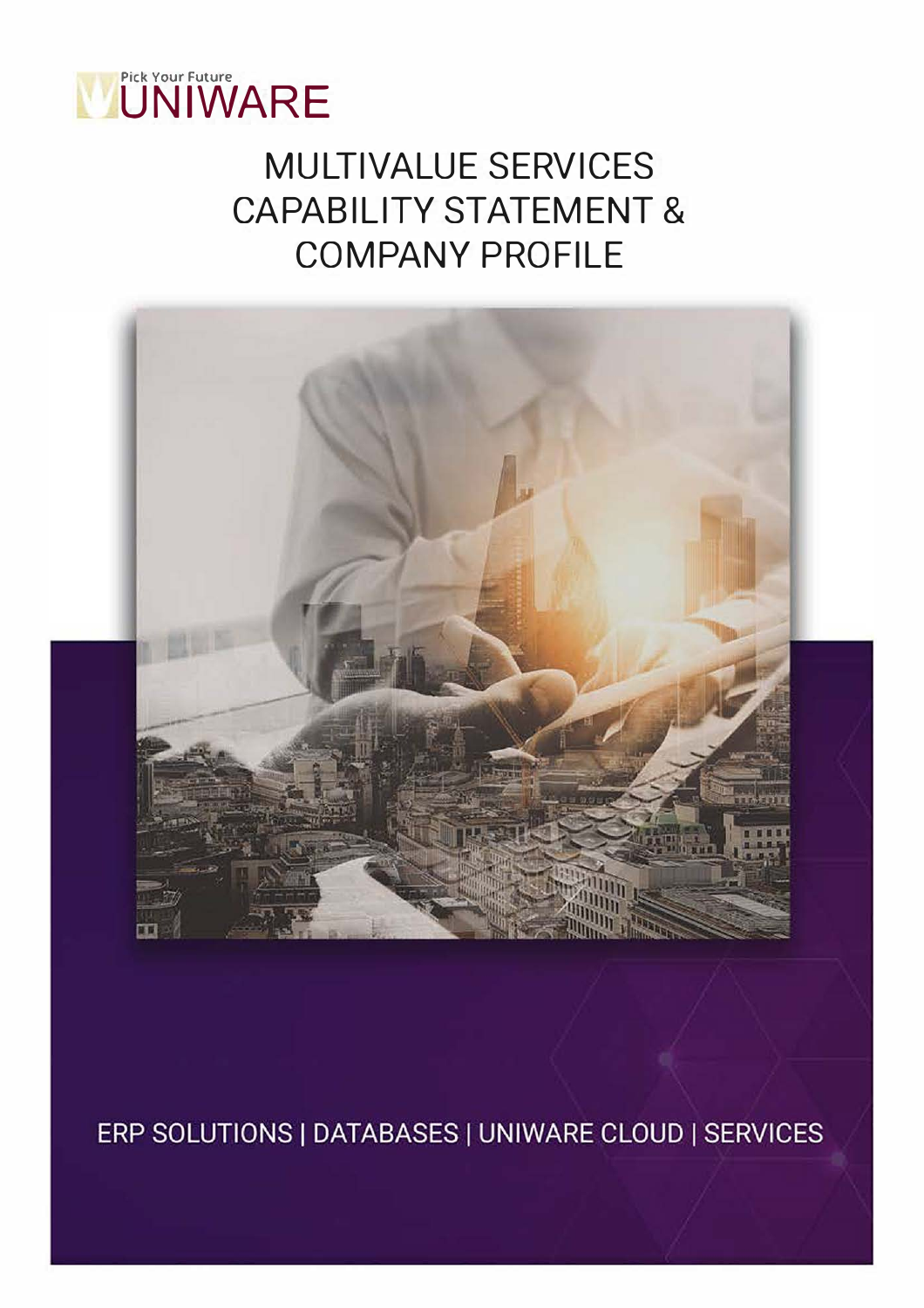**Uniware offers freedom of choice. A specialist provider of the widest range of MultiValue Database solutions in Australia and New Zealand, Uniware is dedicated to providing AusVantage ERP and other MultiValue solutions on premise and in the cloud.**

**Let Uniware take care of your mission critical application within the Uniware Cloud.**

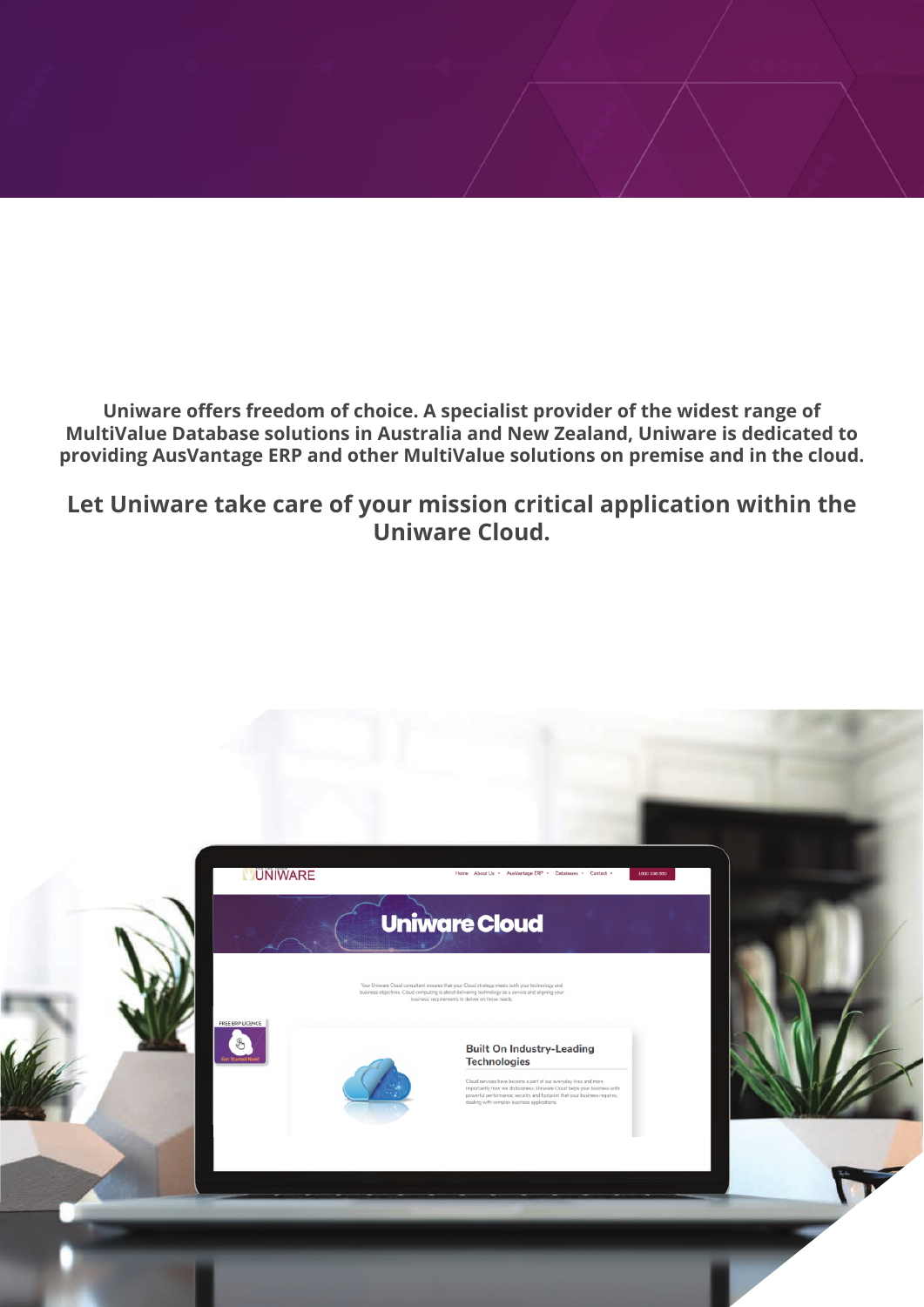# **About Us**

Uniware Pty Ltd professional services division offers heritage application support and development services to MultiValue application users. We have offices and staff located in Melbourne, Sydney, Perth and Wuhan (China). The Uniware group includes Xceed Web Development Pty Ltd and OzISP Pty Ltd.

Since the late 1980's we have been a distributor or reseller of UniVerse, UniData, D3 (Pick) and other MultiValue (MV) database management systems (DBMS), offering support and development services for heritage application systems. Uniware has now teamed with Zumasys Inc. to offer the widest range of MultiValue database applications with the addition of jBASE and OpenQM.

Many customers have decades of intellectual development, processes and data invested in their heritage applications and whilst looking to embrace contemporary technology do not wish to discard this significant investment.

Uniware provides products and services designed to provide customers with continuity of service and enhancement to these often complex applications whilst moving them forward with modern technologies where appropriate.

# **Uniware Services**

Widely known for our Distrib ERP application software developed during the 1980's and more recently our AusVantage ERP system developed for MultiValue DBMS, we continue to develop new applications and solutions using contemporary technologies.

Our development and consulting team in Australia and China provides the following services:

- Support and Development of MultiValue Applications
- Rocket Software jBASE and OpenQM Support and Maintenance
- Rocket U2/D3 Support and Maintenance
- Rocket System Builder Development, Support and Maintenance
- Integrated BI and Reporting Solutions
- Disaster Recovery Solutions, Data Replication, Remote Hosting
- Mobile Application Development
- Website Design/Integration and Hosing Solutions
- Intergrated API Solutions
- Integrated e-Commerce Solutions
- Web Service Integration
- Wireless/Barcoding Solutions
- Heritage Application Modernisation
- Integration of MultiValue Databases with External Databases
- E.G. Microsoft SQL Server
- Technical Support for UNIX/LINUX

#### **Support, enhancement, integration, modernisation and transition of heritage MultiValue database systems**

#### **Uniware is a complete IT solution provider offering the following:**

- C#.NET & JAVA Development
- D3 & UniBasic Development
- IT infrastructure
- e-business
- Web services
- Internet Services
- Reliable Heritage Support
- Quick Turn Around Development
- Quality Implementations
- Core set of Business Tools for MultiValue

#### **People**

Our leading edge technology and technical proficiency is due to the efforts of our most important asset our employees. We are privileged to have a cohesive group of individuals who exemplify professionalism and share our vision. This is how we provide customers with efficient IT solutions that are cost effective and enhance their business processes. We have support staff located in Melbourne, Perth and Sydney.

#### **Uniware subsidiary companies include Xceed and OzISP:**

**Xceed -** A one stop web solution company providing website design and development, Content Management Systems, mobile/web apps, e-Commerce and integration services.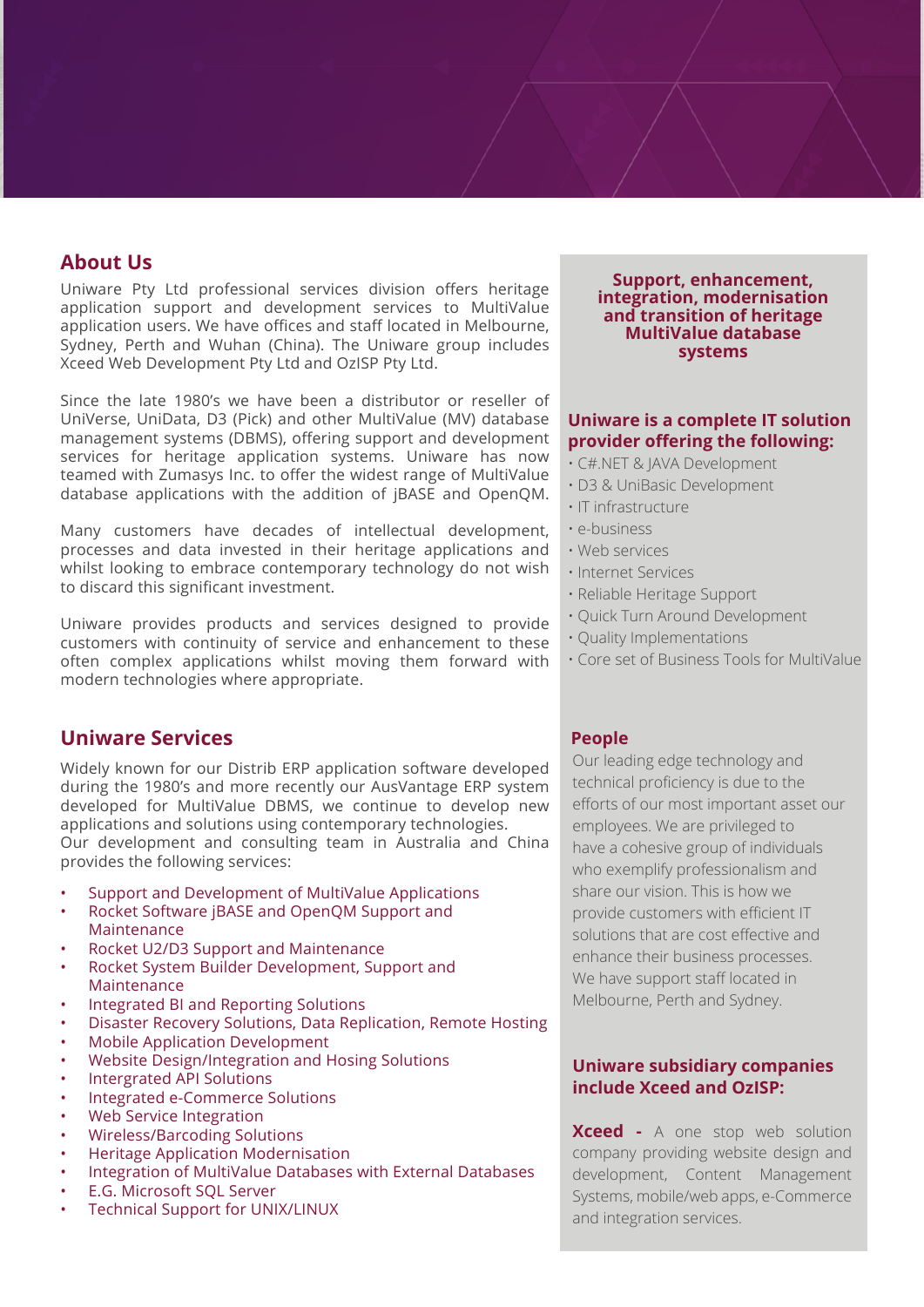# **Uniware Products**

Our core set of business tools developed using C#.net, java, web services and other relevant technologies are designed to operate with heritage applications of all MultiValue flavours and types and include the following:

[Uniware Forms Service](https://www.uniware-accounting-software.com.au/forms-service/) [Uniware ClearConnect e-Commerce](https://www.uniware-accounting-software.com.au/e-commerce-software/) Uniware Barcoding/Wireless Warehousing Uniware CRM [Uniware Business Intelligence \(OLAP\)](https://www.uniware-accounting-software.com.au/business-intelligence/) Uniware Report Writer [Uniware Cloud \(IAAS\)](https://www.uniware-accounting-software.com.au/uniware-cloud/)

Uniware also has access to a range of third party applications, designed to integrate with MultiValue applications, via established relationships with other vendors.



### **Summary**

Uniware has the experience, skills and desire to support and develop your MultiValue application providing you with guaranteed continuity of service and protection of your heritage investment. We have products and services designed to meet the needs of you and your customers into the future.

Please contact Craig Alford on **[03 8804 0804](http://03 8804 0804)** or email **[pick@uniware.com.au](mailto:pick@uniware.com.au )** for more information.

#### **Support, enhancement, integration, modernisation and transition of heritage MultiValue database systems**

**OzISP - Host to the Uniware Cloud** platform, located at the Equinix Data Centre in Melbourne. The Uniware Cloud has been specifically configured to provide performance and reliability for mission critical MultiValue business applications.

#### **Join the Uniware Cloud**

- Reduced hardware and software expenditure
- Reduced human capital and other operating costs
- Scalable RAM, Disk-space, CPU and software
- Lowering your Total Cost of Ownership
- Data replicated file systems
- Daily automated backups to disk
- No single point of failure
- Full firewalling and network separation
- 24/7 systems monitoring
- Data security and safety
- Melbourne location

#### **Testimonial**

*"The transition for our users from the in-house facility to Uniware`s Data Centre was seamless with no issues or downtime in the transition. The knowledge that our hardware and mission critical applications are now being fully managed in a state of the art facility provides a higher level of confidence and a peace of mind."* 

**Gary Beville Chief Operations Officer Bevilles Corporation Pty Ltd**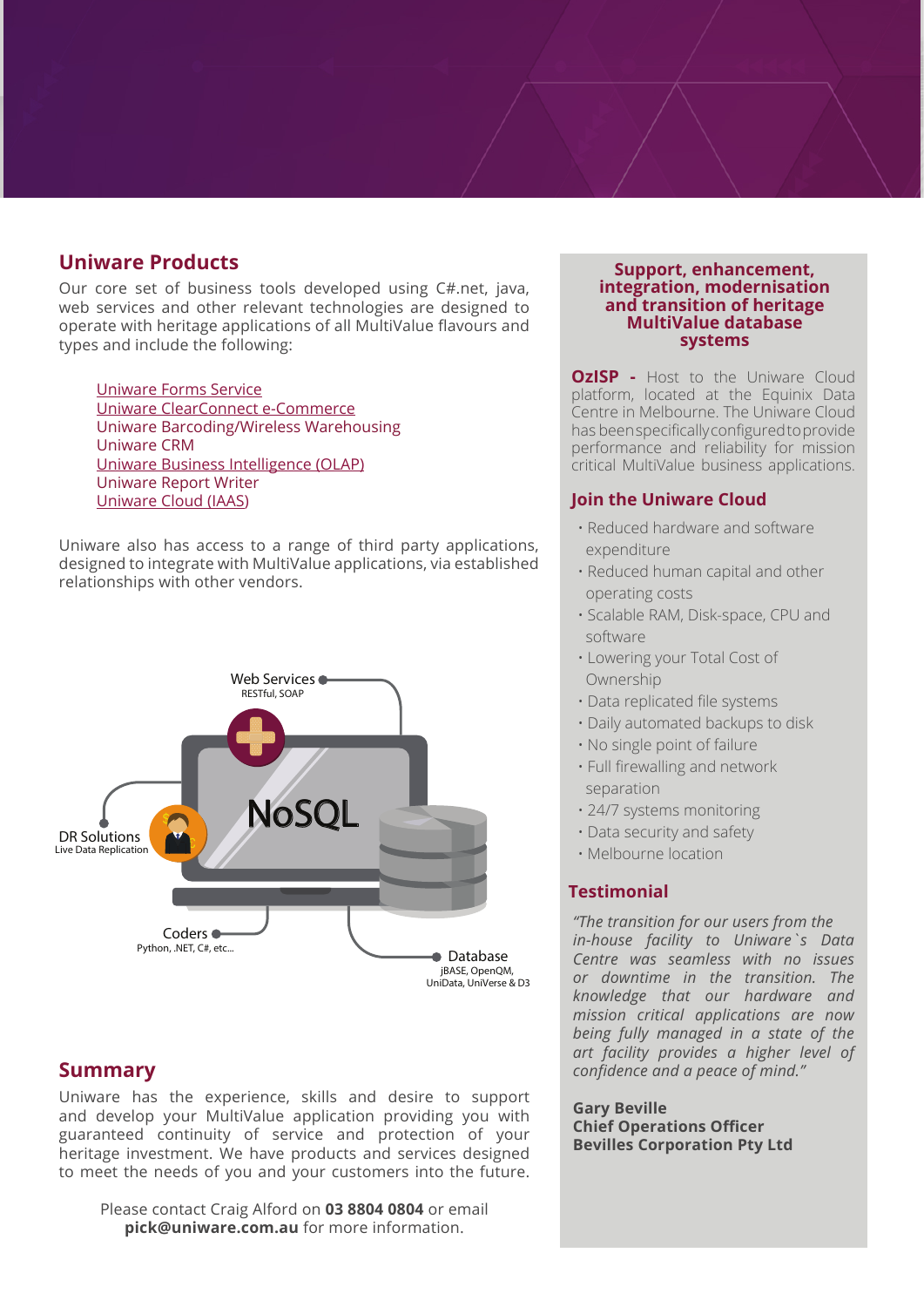# **Uniware Technology Capabilities**

#### **Programming:**

- UniBasic
- Pick basic
- System Builder
- Python
- Xamarin
- UniData D<sub>3</sub>

**Databases:**

jBASE OpenQM UniVerse

- MySQL
- various 4Gls MSSQL
- PHP

- Evoke

- HTML
- Java
- $C$ #
- 
- .NET
- Perl - CGI
- $ASP$
- JavaScript

#### • Support and development of MultiValue Applications

- Integrated BI and Reporting Solutions
- Disaster Recovery Solutions, Data Replication, Remote Hosting
- Mobile Application Development
- Website Design/Integration and Hosting Solutions
- Integrated API Solutions
- Integrated e-Commerce solutions
- Web service Integration
- Wireless/barcoding solutions
- Heritage application modernisation
- Integration of MV databases with external databases - e.g. Microsoft SQL server
- Open Source Support
- Datacenter Hosting
- Resource Cover
- Application Modernisation
- **Training**
- Health Checks

# **Databases**

Uniware has a dedicated team of MultiValue professionals in collaboration with our team of application coders to help you deliver your modernised applications and mobile solutions, that utilises state of the art coding and web services directly with your MultiValue Databases and Applications.

Uniware has the expertise and experience in hosting MultiValue database solutions within our Uniware Cloud.

#### **We offer and service the following MultiValue databases;**

jBASE, OpenQM, UniVerse, UniData and D3.



#### **Technologies:**

- **-** Web2.0
- RSS
- MySQL
- Web Services
- API's
- Basic HTTP Calls

#### **Operating Systems:**

- VMware
- Linux/UNIX
- Microsoft

- Database Tuning
- Operating System Tuning
- Database Upgrades
- **Security**
- System Management
- Database Administration
- 24x7 Technical Support
- Data Replication
- Migration to Cloud
- System Audit